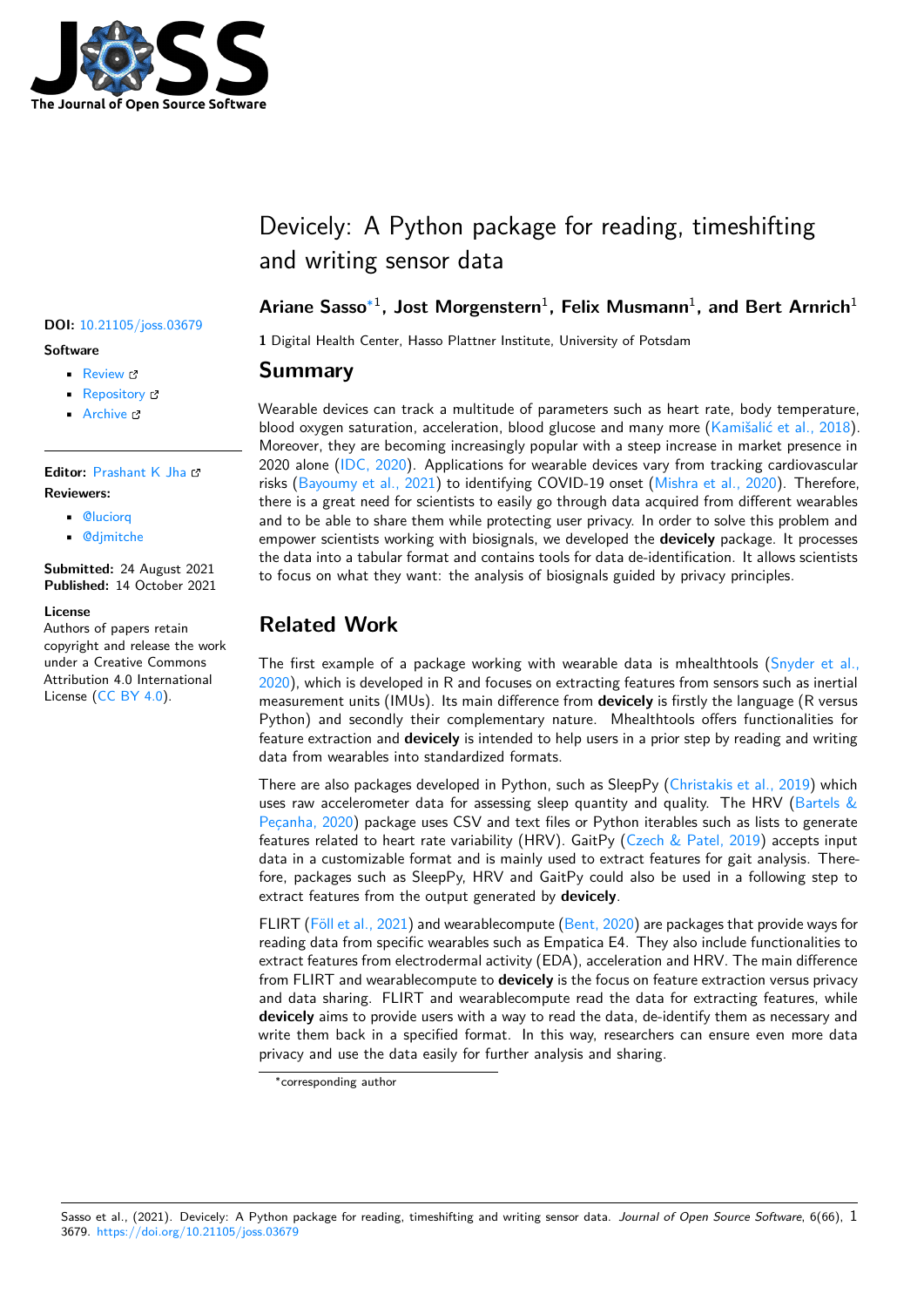

#### **Statement of need**

Every wearable vendor has a different data format and reading them is usually a challenge for scientists. Therefore, in order for researchers to be able to use different sensor data in an easy and friendly way we developed the **devicely** package. The package also contains two methods to help with data de-identification, one is called timeshift and the other is a write method. The idea behind them is that researchers can timeshift all their time series data to a different time from the one the actual experiments occurred and then write this new de-identified dataset back to the original or a similar data format. This will empower scientists to maintain user privacy and hopefully share more data to increase research reproducibility.

### **Design**

Different wearables provide incompatible data formats which require specific preprocessing steps. However, it should be easy for scientists to add data from a new wearable to an existing pipeline and easy for developers to add a new wearable to the **devicely** package. To achieve both, **devicely** encapsulates data preparation for each wearable behind three common methods: *read*, *timeshift* and *write*.

After reading, the data is accessible through the reader in common formats such as Pandas DataFrames. De-identification is achieved by timeshifting the data, either by providing a shifting interval or randomly. For writing back de-identified data, **devicely** focuses on keeping a format that can be read again using the same reader class. In almost all cases, this is the same format as the one the wearable originaly provides. This enables sharing data with the community while maintaining user privacy.

## **Functionalities**

All reader classes support three core functions: reading data created by a wearable, timeshifting them and writing them back. To *read* data the corresponding reader class can be initialized using as a parameter a path to the data created by the wearable. After reading, data can be accessed through the reader in convenient formats such as dictionaries and Pandas DataFrames.

After creating a reader object the method *timeshift* can be applied upon it. This assures de-identification by shifting all time-related data points. To control the shifting interval, a parameter can be provided to *timeshift*. If no parameter is provided, the data is shifted by a random time interval to the past. The timeshifted data can be written back using the *write* method.

For all wearables, the written data can be read again using the same reader class. Figure 1 depicts the class structure of the **devicely** package and serves as a guide for future implementation.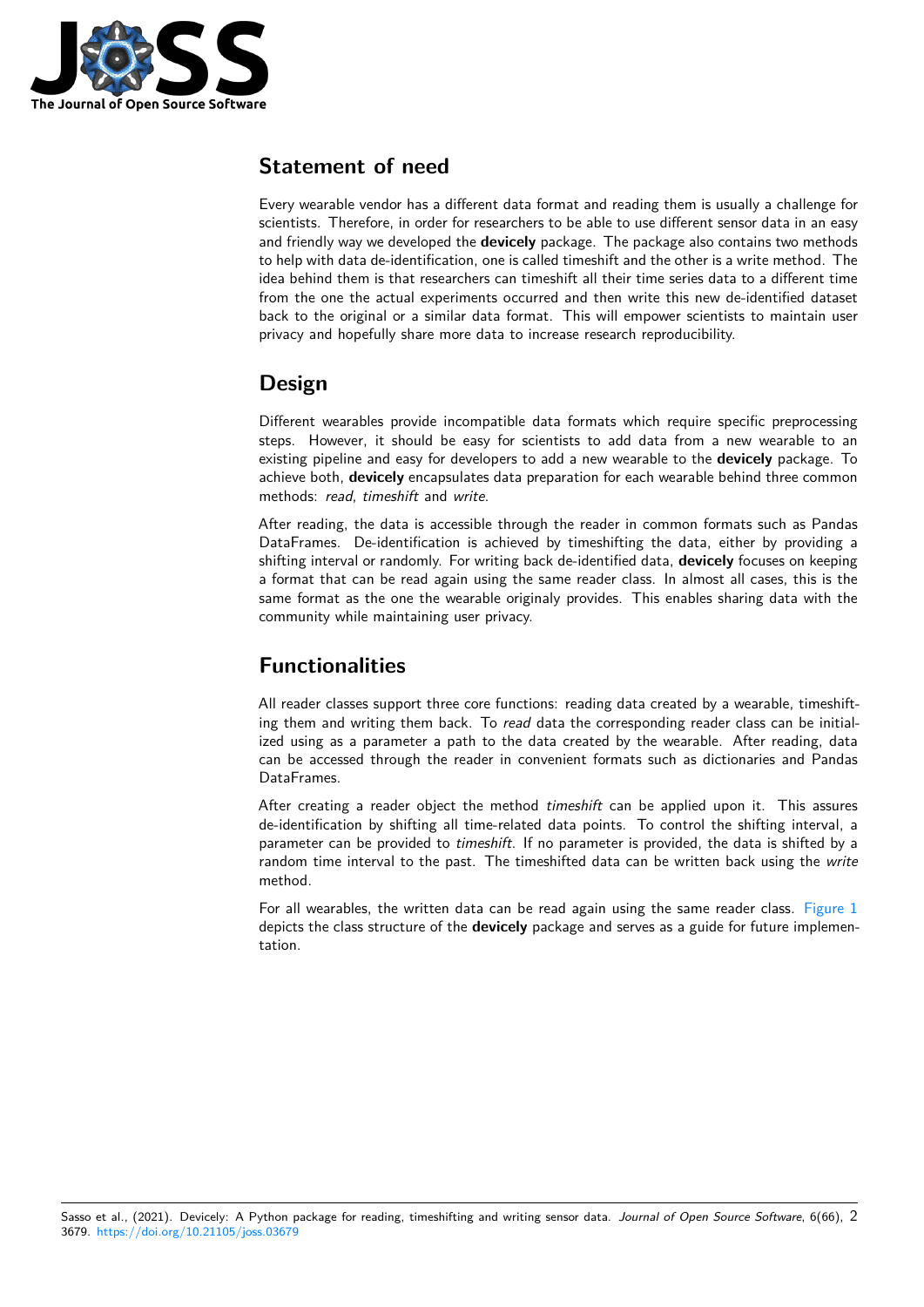



**Figure 1:** On the left side, the structure of the files in the **devicely** package is depicted. Each device should have a separate file. On the right side at the top we show how to import a class from a device file into \_\_init\_\_\_.py. At the right bottom side there is an example of one device class and its methods.

# **Availability**

The software can be obtained through the Python Package Index (PyPI), Conda-forge, Zenodo and on GitHub under the MIT License.

### **Mention**

This pa[ckage w](https://github.com/hpi-dhc/devicely)as used in the following paper:

Morassi Sasso A. et al. (2020) HYPE: Predicting Blood Pressure from Photoplethysmograms in a Hypertensive Population. In: Michalowski M., Moskovitch R. (eds) Artificial Intelligence in Medicine. AIME 2020. Lecture Notes in Computer Science, vol 12299. Springer, Cham. https://doi.org/10.1007/978-3-030-59137-3\_29

GitHub Repository

### **[Acknowledgements](https://doi.org/10.1007/978-3-030-59137-3_29)**

[We acknowledge co](https://github.com/arianesasso/aime-2020)ntributions from Arpita Kappattanavar, Bjarne Pfitzner, Harry Freitas da Cruz, Lin Zhou, Pascal Hecker, Philipp Hildebrandt and Sidratul Moontaha during the genesis and testing of this package.

### **References**

Bartels, R., & Peçanha, T. (2020). HRV: A pythonic package for heart rate variability analysis. *Journal of Open Source Software*, *5*(51), 1867. https://doi.org/10.21105/joss.01867

<span id="page-2-1"></span><span id="page-2-0"></span>Bayoumy, K., Gaber, M., Elshafeey, A., Mhaimeed, O., Dineen, E. H., Marvel, F. A., Martin, S. S., Muse, E. D., Turakhia, M. P., Tarakji, K. G., & Elshazly, M. B. (2021). Smart